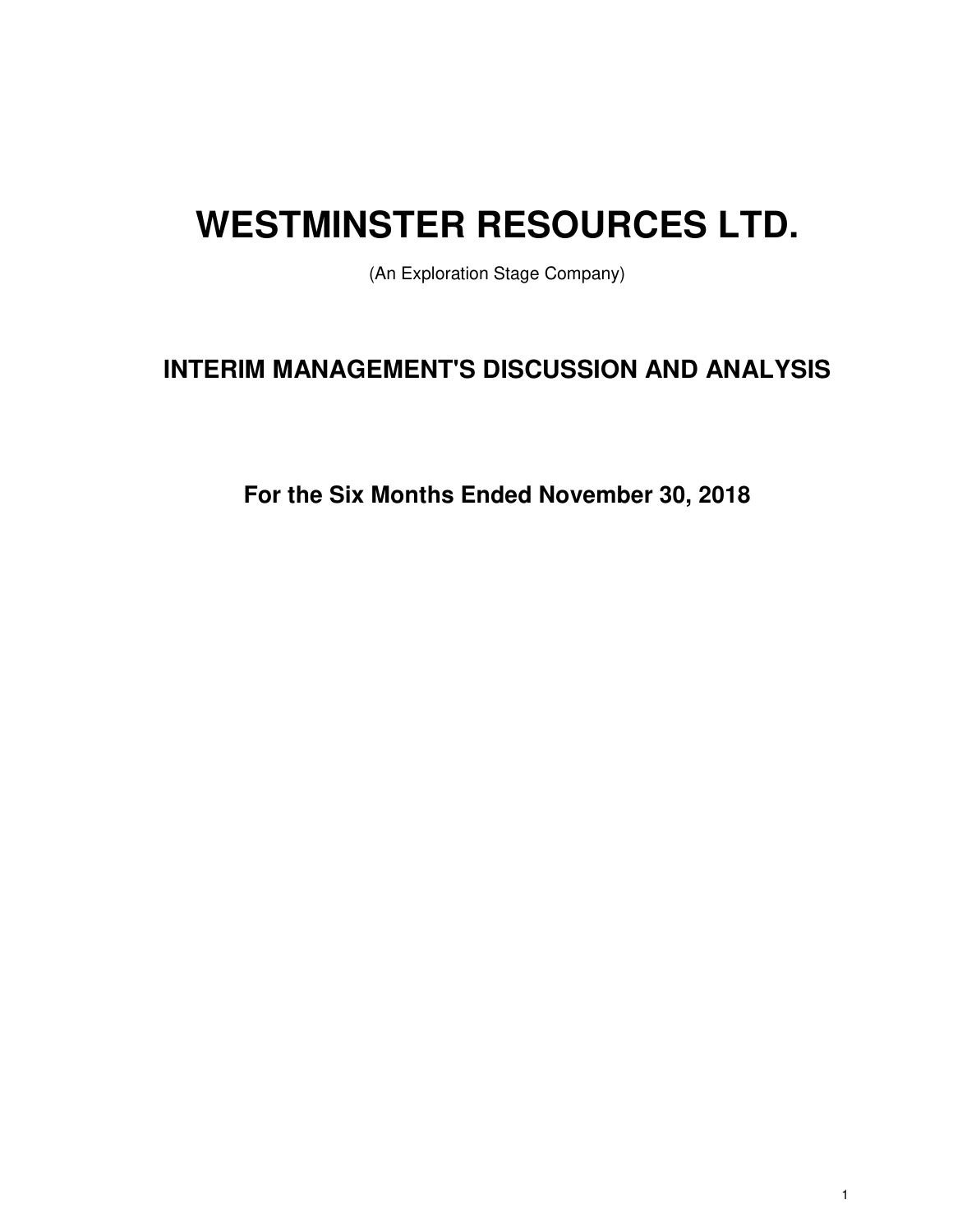# **WESTMINSTER RESOURCES LTD. (An Exploration Stage Company) Interim Management's Discussion and Analysis – Quarterly Highlights**

For the six months ended November 30, 2018 (Expressed in Canadian Dollars – Unaudited)

#### **CAUTIONARY STATEMENT REGARDING FORWARD-LOOKING INFORMATION**

Certain information contained or incorporated by reference in this MD&A, including any information as to our future financial or operating performance, constitutes "forward-looking statements". All statements, other than statements of historical fact, are forward-looking statements. The words "believe", "expect", "anticipate", "contemplate", "target", "plan", "intends", "continue", "budget", "estimate", "may", "will", "schedule" and similar expressions identify forward-looking statements. Forward-looking statements are necessarily based upon a number of estimates and assumptions that, while considered reasonable by us, are inherently subject to significant business, economic and competitive uncertainties and contingencies. Known and unknown factors could cause actual results to differ materially from those projected in the forward-looking statements. Such factors include, but are not limited to: fluctuations in the currency markets; fluctuations in the spot and forward price of gold or other commodities; changes in national and local government legislation, taxation, controls, regulations and political or economic developments in Canada and in other countries; business opportunities that may be presented to, or pursued by, us; operating or technical difficulties in connection with mining or development activities; employee relations; litigation; the speculative nature of exploration and development, including the risks of obtaining necessary licenses and permits; and contests over title to properties, particularly title to undeveloped properties. In addition, there are risks and hazards associated with the business of exploration, development and mining, including environmental hazards, industrial accidents, unusual or unexpected formations, pressures, cave-ins, flooding and the risk of inadequate insurance, or inability to obtain insurance, to cover these risks. Many of these uncertainties and contingencies can affect our actual results and could cause actual results to differ materially from those expressed or implied in any forward-looking statements made by, or on behalf of, us. Readers are cautioned that forward-looking statements are not guarantees of future performance. All of the forward-looking statements made in this MD&A are qualified by these cautionary statements.

We disclaim any intention or obligation to update or revise any forward-looking statements whether as a result of new information, future events or otherwise, except to the extent required by applicable laws.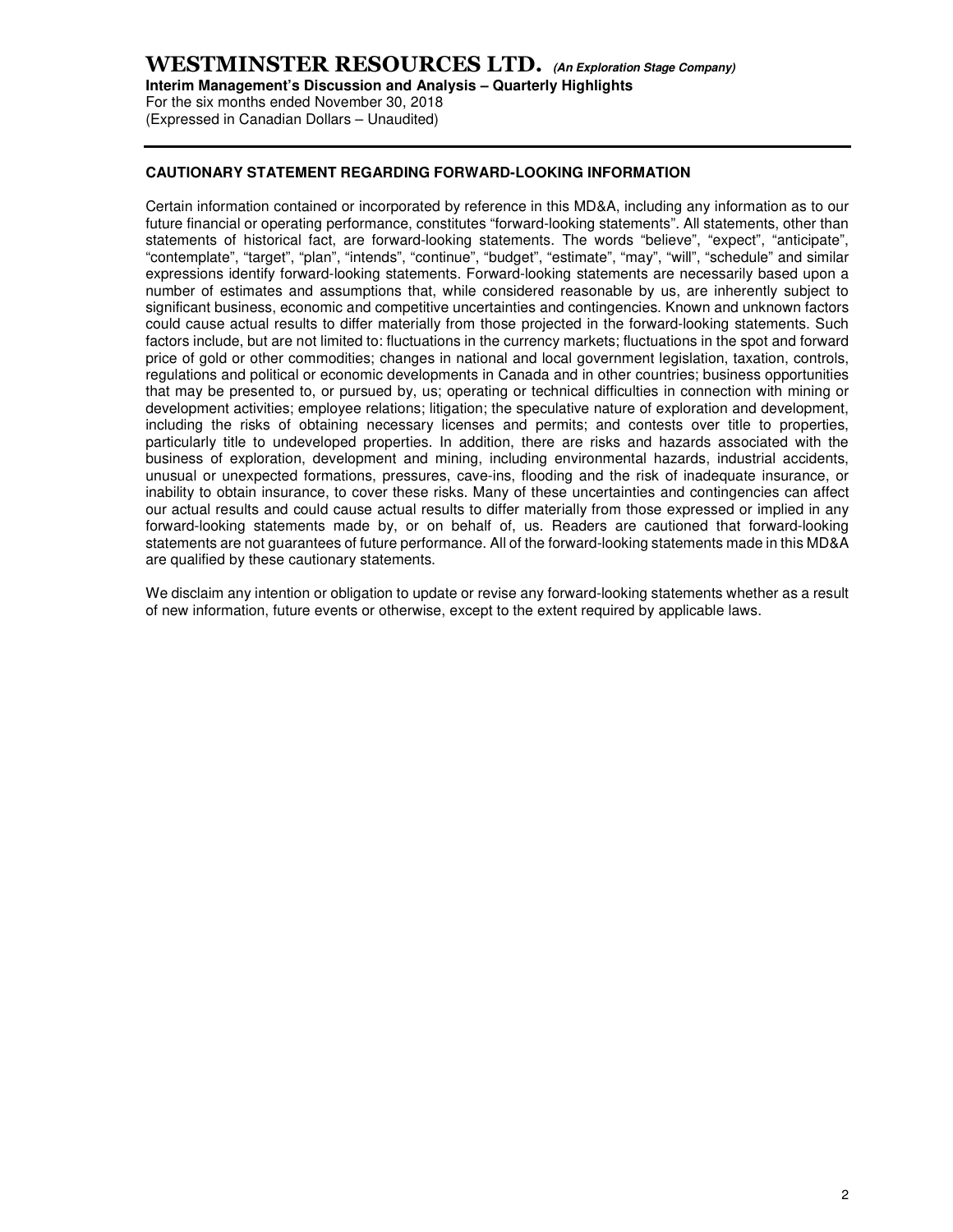For the six months ended November 30, 2018 (Expressed in Canadian Dollars – Unaudited)

# **1.1 Date**

The following management's discussion and analysis ("MD&A"), which is dated January 29, 2019 provides a review of the activities, results of operations and financial condition of Westminster Resources Ltd. ("the Company" or "Westminster"), as at November 30, 2018 as well as future prospects of the Company. This MD&A should be read in conjunction with the unaudited condensed interim consolidated financial statements of the Company as at and for the six months ended November 30, 2018 (the "Interim Financial Statements"), together with the audited consolidated financial statements of the Company as at and for the year ended May 31, 2018. All dollar amounts in this MD&A are expressed in Canadian dollars unless otherwise specified (the Company's financial statements are prepared in Canadian dollars). Additional information relating to the Company is available on SEDAR at www.sedar.com.

# **1.2 Overall Performance**

# **1.2.1 Introduction**

Westminster is a resource company that is conducting exploration in southern Peru, through its wholly-owned subsidiary, Westminster Peru S.A.C and also in Sonora state, Mexico through its wholly-owned integrated subsidiaries, Minera Westminster, S.A. de C.V. ("Minera Westminster"), Servicios Westminster, S.A. de C.V. ("Servicios Westminster"). The mineral concessions, which have been acquired by staking, option agreements and through outright purchases, are prospective for mostly copper and gold in Southern Peru, and gold, copper and silver in Mexico. The Company is also earning into an 80% interest in a copper project in the La Ronge District of northern Saskatchewan.

In Peru, Westminster has recently acquired 36 licences from Latin Resources in a transaction that closed in July 2018, covering 36,225 hectares in the highly-prospective coastal IOCG/Porphyry Copper belt of southern Peru, mostly in the districts of Moquegua and Tacna. Within 100 km of the Projects, the region is the source of around half of Peru's copper production (the world's third largest copper producing nation). The two most advanced projects are Ilo Norte, an IOCG system (with subsidiary copper-skarn target) and Ilo Este, a copper-gold-molybdenum porphyry system. A third project, Ilo Sur is partially subject to an earnin Joint Venture.

Within the El Cobre property concessions in Sonora, Mexico, which covers 17,854 hectares, there are 2 projects; the Guayacan and the Sierra, covering high grade gold-copper-silver veins, breccias, and diatremes associated with porphyry deposit-style mineralized systems.

The Saskatchewan project covers 10,858 hectares in the La Ronge District. The package of claims is prospective for copper and other minerals. The acquisition closed December 10, 2018 and include exploration expenditures of \$400,000 over 3 years and issuing 4 million shares in two equal tranches to earn 80% in the project package.

# **1.2.2 Financial condition**

At November 30, 2018, the Company had no long-term debt and its credit and interest rate risks are limited to interest bearing assets of cash. At November 30, 2018, the Company had \$52,538 in cash (May 31, 2018 - \$486,879) and negative working capital of \$428,212 (May 31, 2018 – positive working capital of \$443,415).

# **1.2.3 Outlook and Recent Exploration Activity**

For the six months ended November 30, 2018, the Company did not complete any exploration activities on any of its exploration projects in Mexico, other than property maintenance. The focus has been completing the Peru and Saskatchewan acquisitions and the continuing review of other mineral projects that may fit within the Company's portfolio, and the possibility of sourcing possible other additional funding and/or pursue industry partnerships. The following information presents details on the Company's properties and recent exploration and evaluation activities in Peru, Mexico and Canada.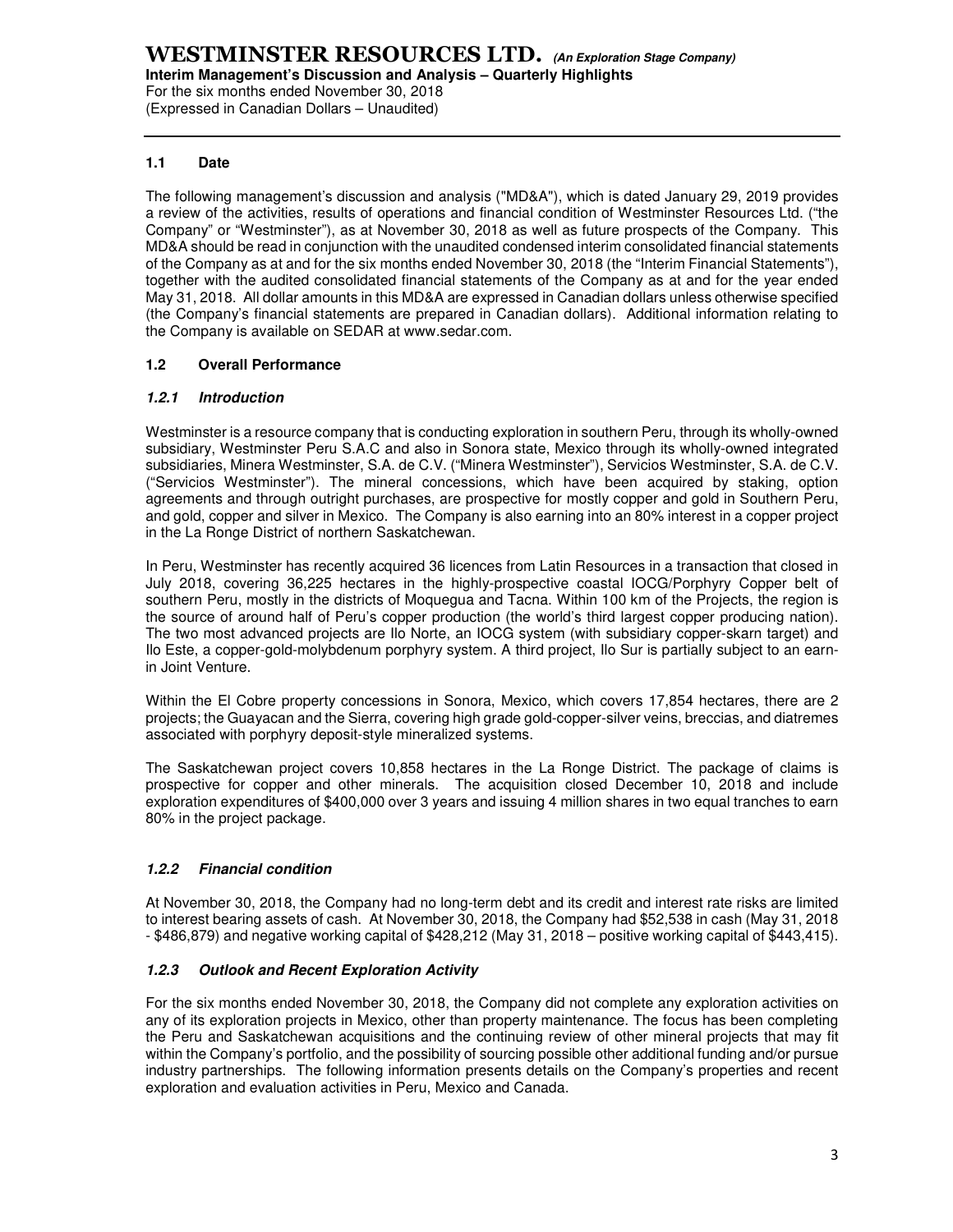**Interim Management's Discussion and Analysis – Quarterly Highlights** 

For the six months ended November 30, 2018 (Expressed in Canadian Dollars – Unaudited)

#### **Exploration Highlights**

#### Ilo Norte (Peru)

As part of its acquisition process, the Company commissioned a technical report under NI-43-101 on Ilo Norte and Ilo Este, the two most advanced projects in its recently-acquired Peru copper portfolio. The Ilo Norte Project is an Iron Oxide Copper Gold (IOCG) exploration target with significant potential. The work to date has concentrated has concentrated on a relatively small portion of the prospective part of the lease holding. Remote sensing and in-field mapping has demonstrated that the silica and potassic alteration halo that exists at the known mineralisation extends across the entire property. The initial recommendation is to complete a 3D induced polarisation survey, once all the data is properly centralised and complied.

#### Ilo Este (Peru)

The Company's technical report concluded that Ilo Este is a copper-gold porphyry deposit that has been eroded down to the mid-level of the system. There remains the potential to discover an ore body within the remnants of the porphyry that has been the focus of the majority of work thus far, and for other centres to be discovered within the lease holding to the north across the river and on the southern side of the Chololo fault. The initial recommendation, after data centralisation and compilation, is for alteration logging of core and rock chips, along with an extension of the magnetic survey, geological mapping and geochemical survey to the north side of the river.

#### Ilo Sur (Peru)

Ilo Sur consists of the Chapollita, La Colorada and Ilo Sur groups of concessions, covering 12,225 hectares. The Company is in the final stages of completing a Farm-in Agreement with AusQuest Resources (ASX:AQD) on 6 of the concessions, totalling 5,400 hectares, whereby AusQuest can earn a 65% interest. Ausquest needs to complete 13,000 metres of drilling to earn the 65%, which can be increased to 75% by completing a pre-feasibility study.

#### El Cobre Property (Mexico)

The Company owns 100% of the El Cobre Property in Sonora, Mexico, which covers a number of historical workings, including a shaft. Numerous epithermal gold and porphyry copper targets have been previously identified, however, the Company has reduced its land holdings in recent years to focus on the more prospective targets Guayacan and Sierra.

#### **Recent Changes in Management**

On October 2, the Company announced the resignation of Greg Agar and the appointment of Chafika Eddine, MA, LLB, to the board of directors. Ms. Eddine has over 20 years of experience working in the natural resources industry in various capacities. She was previously vice-president of corporate development for Bear Creek Mining and has managed, restructured and established exploration offices in over 10 countries for both major and junior companies, including Anglo American and AngloGold Ashanti. She is a leader in strategy and implementation of governance and sustainability best practices and was in charge of corporate social responsibility affairs for Hudbay Minerals.

On December 20, the Company announced the resignation of Glen Indra as President, CEO and Director and the appointment of Jason Cubitt as Interim President and CEO.

#### **Qualified Person**

Technical information in this MD&A has been reviewed and approved by Derrick Strickland, P. Geo, a qualified person as defined in National Instrument 43-101.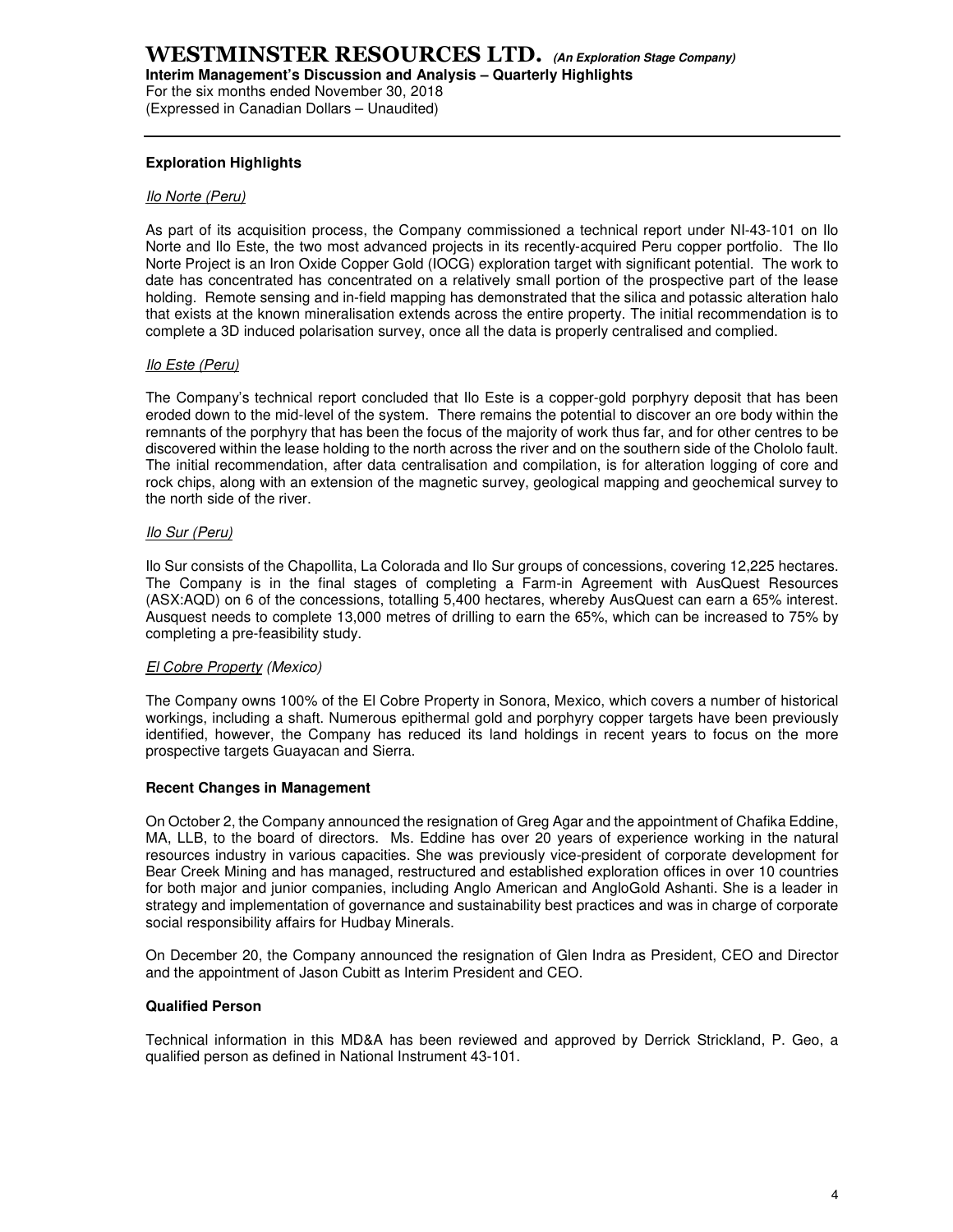(Expressed in Canadian Dollars – Unaudited)

# **1.3 Selected Annual Financial Information**

The following table presents selected financial information for the last three fiscal years ended May 31, 2018, 2017 and 2016.

|                                  | 2018        | 2017      | 2016         |
|----------------------------------|-------------|-----------|--------------|
| Net and comprehensive loss       | (2,336,708) | (345.012) | 928.551      |
| Basic and diluted loss per share | (0.10)      | (0.07)    | (0.34)<br>ιD |
| $\tau$ otal assets               | 2,666,881   | 2.532.268 | 718.172      |

# **1.4 Results of Operations**

During the year ended May 31, 2018 and the six months ended November 30, 2018, exploration expenditures were as follows:

|                                     | Balance as at   |                      | Balance as at |                 | Balance as at     |
|-------------------------------------|-----------------|----------------------|---------------|-----------------|-------------------|
|                                     | May 31, 2017    | Additions            | May 31, 2018  | Additions       | November 30, 2018 |
| El Cobre Project, Sonora, Mexico:   |                 |                      |               |                 |                   |
| Acquisition costs                   | 151,731         |                      | 151,731       |                 | 151,731           |
| Exploration expenditures            |                 |                      |               |                 |                   |
| Property maintenance                | 370,667         | 25,895               | 396,562       | 24,273          | 420,835           |
| Assays and reports                  | 109,517         |                      | 109,514       |                 | 109,514           |
| Consulting and engineering          | 333,394         | 6,250                | 339,644       | 15,000          | 354,644           |
| Drilling                            | 329,642         |                      | 329,642       |                 | 329,642           |
| Field expenses                      | 607,714         | 65,095               | 672,809       |                 | 672,809           |
| Geology and geophysics              | 349,729         |                      | 349,729       |                 | 349,729           |
| Travel                              | 82,946          |                      | 82,946        |                 | 82,946            |
| Write-down                          |                 | (794,070)            | (794,070)     |                 | (794,070)         |
|                                     | 2,335,340       | (696, 830)           | 1,638,507     | 39,273          | 1,677,780         |
| <b>MER Project, NW Territories:</b> |                 |                      |               |                 |                   |
| Acquisition costs                   | 60,000          |                      | 60,000        |                 | 60,000            |
| Exploration expenditures            |                 |                      |               |                 |                   |
| Assays and reports                  | 4,314           |                      | 4,314         |                 | 4,314             |
| Write-down                          |                 | (64,314)             | (64, 314)     |                 | (64, 314)         |
|                                     | 64,314 -        | 64,314               |               |                 |                   |
| Ilo Norte/Ilo Este Project, Peru:   |                 |                      |               |                 |                   |
| Acquisition costs                   |                 | 219,525              | 219,525       | 2,737,516       | 2,957,041         |
| Exploration expenditures            |                 |                      |               |                 |                   |
| Consulting and engineering          |                 | 19,470               | 19,470        | 62,160          | 81,630            |
|                                     |                 | 238,995              | 238,995       | 2,799,676       | 3,038,671         |
|                                     | \$<br>2,399,651 | $(522,149)$ \$<br>\$ | 1,877,502     | 2,838,949<br>\$ | \$<br>4,716,451   |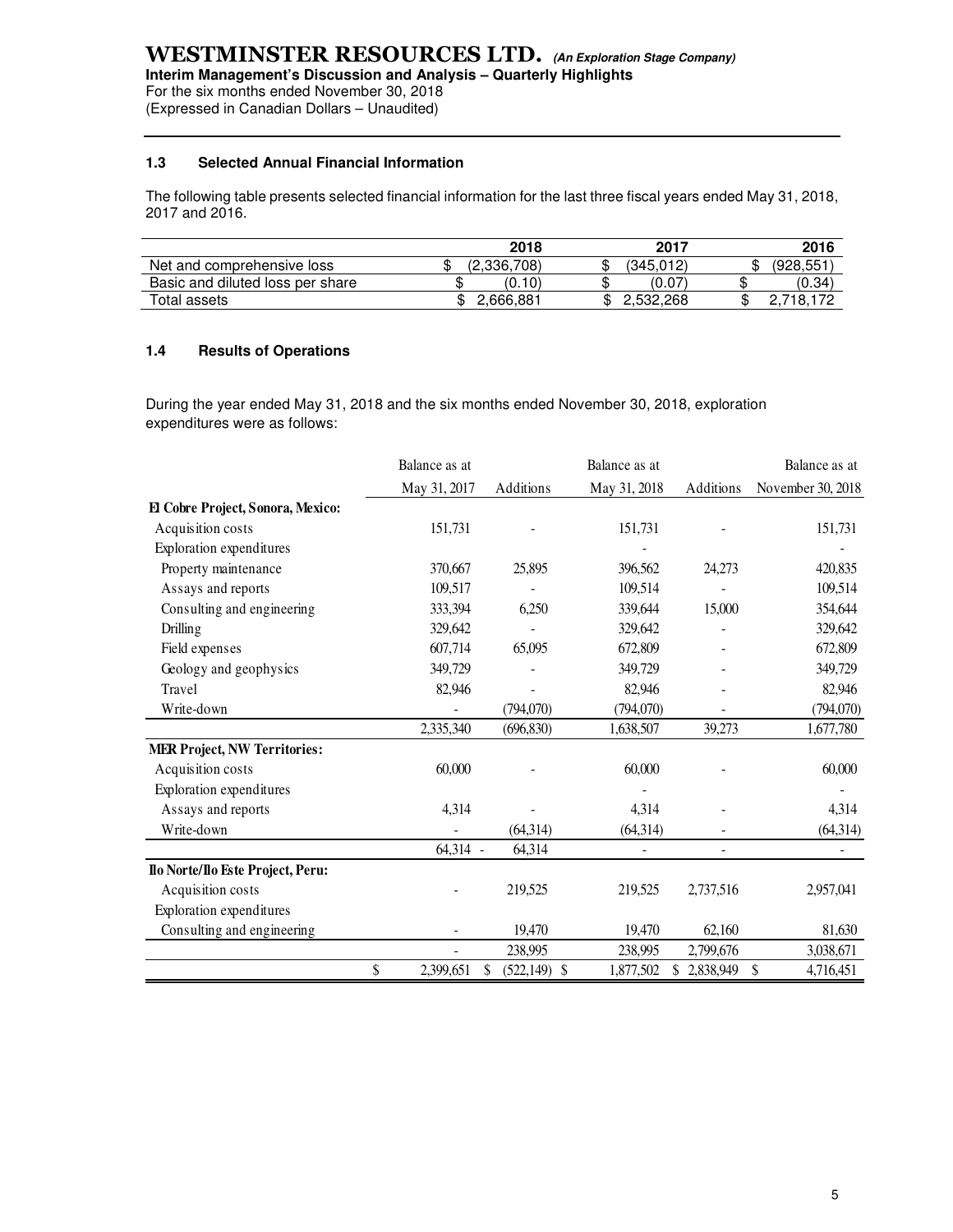# **WESTMINSTER RESOURCES LTD. (An Exploration Stage Company)**

**Interim Management's Discussion and Analysis – Quarterly Highlights** 

For the six months ended November 30, 2018 (Expressed in Canadian Dollars – Unaudited)

The details of the general and administrative expenses for the three and six months ended November 30, 2018 and 2017 are as follows:

|                                    | Three Months Ended,<br>November 30, |            |    |            |    | Six Months Ended,<br>November 30, |             |  |  |
|------------------------------------|-------------------------------------|------------|----|------------|----|-----------------------------------|-------------|--|--|
|                                    |                                     |            |    |            |    |                                   |             |  |  |
|                                    |                                     | 2018       |    | 2017       |    | 2018                              | 2017        |  |  |
| <b>Expenses</b>                    |                                     |            |    |            |    |                                   |             |  |  |
| Consulting fees                    | \$                                  | 156,356    | \$ | 161,280    | \$ | 318,104<br>\$                     | 530,630     |  |  |
| Share based payments               |                                     |            |    |            |    |                                   | 320,813     |  |  |
| Management fees                    |                                     | 30,000     |    | 48,300     |    | 60,000                            | 48,300      |  |  |
| Office                             |                                     | 24,057     |    | 26,796     |    | 53,487                            | 59,829      |  |  |
| Accounting, audit, and legal       |                                     | 17,179     |    | 28,670     |    | 26,195                            | 38,555      |  |  |
| Regulatory and filing fees         |                                     | 3,482      |    | (3,399)    |    | 6,269                             | 1,423       |  |  |
| Travel & entertainment             |                                     | 1,011      |    | 5,218      |    | 16,616                            | 8,966       |  |  |
| Bank charges and interest          |                                     | 191        |    | 138        |    | 723                               | 488         |  |  |
| Conferences and investor relations |                                     |            |    | 4,773      |    | 927                               | 40,917      |  |  |
| Amortization                       |                                     | 1,140      |    | 1,602      |    | 2,280                             | 1,602       |  |  |
| Operating loss                     |                                     | (233, 416) |    | (273, 378) |    | (484, 601)                        | (1,051,523) |  |  |
| Other income (expenses)            |                                     |            |    |            |    |                                   |             |  |  |
| Foreign exchange loss              |                                     | (3,368)    |    |            |    | (11, 497)                         |             |  |  |
| Interest income                    |                                     | 116        |    |            |    | 318                               | 134         |  |  |
|                                    |                                     |            |    |            |    | $\overline{a}$                    |             |  |  |
| Total loss and comprehensive loss  | \$                                  | (236, 668) | \$ | (273, 378) | S  | (495, 780)<br>S                   | (1,051,389) |  |  |

The Company's general and administrative ("G&A") expenses for the three months ended November 30, 2018 was \$233,416 compared to the prior comparable period of \$273,378. The expenditures were very similar in both periods across most of the categories.

Net loss for the three months ended November 30, 2018 was \$236,668, or \$0.01 per common share compared to a loss of \$273,378, or \$0.01 per share for the prior comparable period.

The Company's general and administrative ("G&A") expenses for the six months ended November 30, 2018 was \$484,601 compared to the prior comparable period of \$1,051,389. Consulting fees experienced a large drop to \$318,104 from \$530,630 in the comparable period due to one time signing fees which occurred in the comparable period. Share based payments was \$320,813 in the comparable period but \$Nil in the current period as there were no share-based payments made in the current period. Conferences and investor relations also experienced a large decrease, from \$40,917 to \$927 in the current period. Most other categories had similar expenditure amounts in both periods.

Net loss for the six months ended November 30, 2018 was \$495,780, or \$0.02 per common share compared to a loss of \$1,051,389, or \$0.05 per share for the prior comparable period.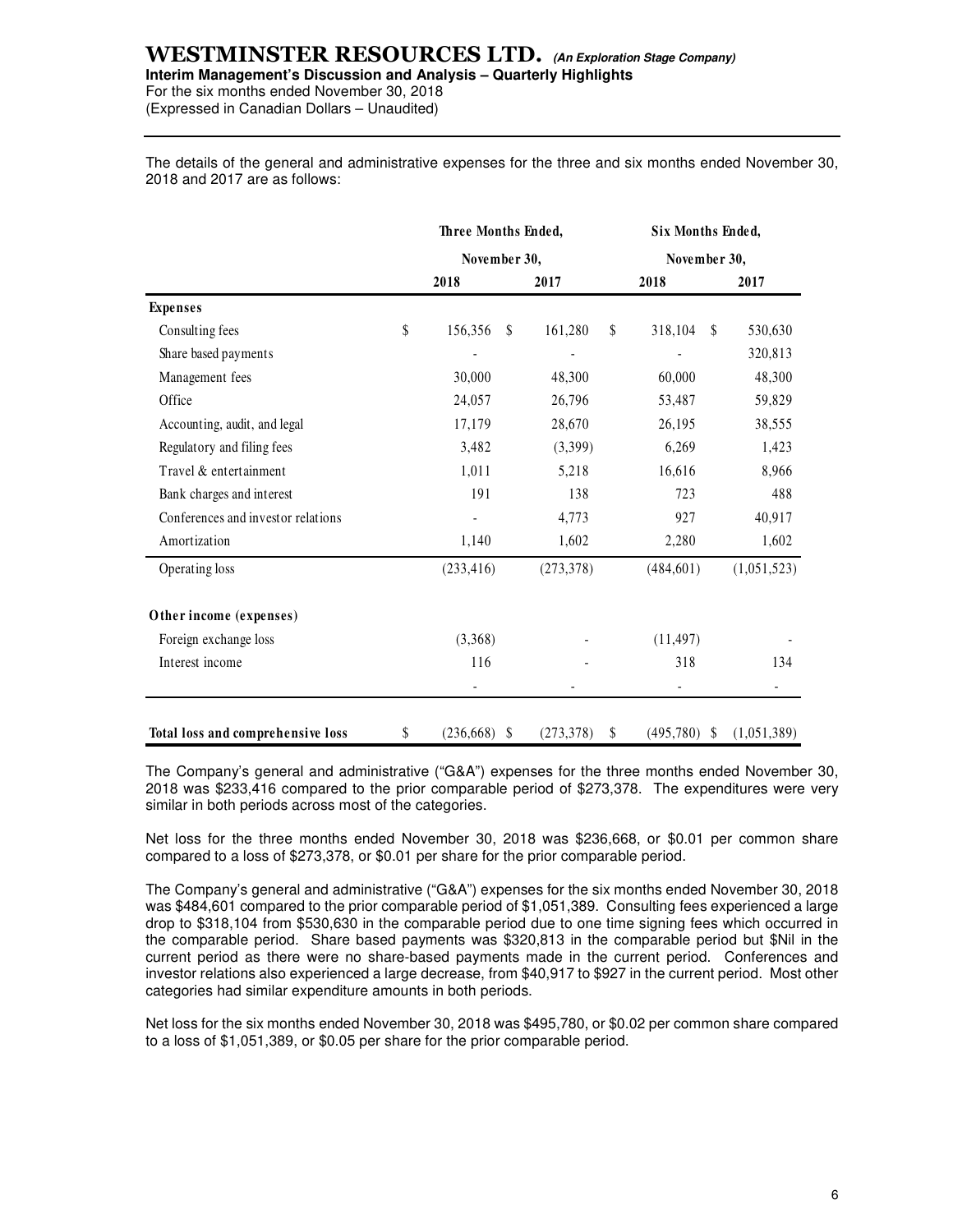(Expressed in Canadian Dollars – Unaudited)

# **1.5 Summary of Quarterly Results**

The following table sets out certain unaudited financial information of the Company for each of the last eight quarters, beginning with the third quarter of fiscal 2017. This financial information has been prepared in accordance International Accounting Standard ("IAS") 34 Interim Financial Reporting using accounting policies consistent with IFRS issued by the International Accounting Standards Board ("IASB"). Quarterly results are highly variable for exploration companies depending on whether the Company has any property write-downs, share-based payments expenses and gain or losses resulting from foreign exchange.

|                   | Q <sub>2</sub> 2019 | Q1 2019          | Q4 2018          | Q3 2018         |
|-------------------|---------------------|------------------|------------------|-----------------|
| Net (loss) income | \$<br>(236,668)     | \$<br>(259, 112) | \$<br>(990, 275) | \$<br>(295,045) |
| Per share         | (0.01)              | \$<br>(0.01)     | (0.04)           | \$<br>(0.01)    |
|                   |                     |                  |                  |                 |
|                   | Q <sub>2</sub> 2018 | Q1 2018          | Q4 2017          | Q3 2017         |
| Net (loss) income | \$<br>(273,378)     | \$<br>(778, 010) | (32, 458)        | \$<br>(1,953)   |

# **1.6 Liquidity**

The recovery of the Company's investment in exploration and evaluation properties and the attainment of profitable operations are dependent upon the discovery and development of economic precious and base metal reserves and the ability to arrange sufficient financing to bring these reserves into production. The ultimate outcome of these matters cannot presently be determined.

As the Company is in the exploration stage, no mineral producing revenue has been generated to date. The ability of the Company to meet its obligations and continue the exploration and development of its mineral properties is dependent upon its ability to continue to raise adequate financing. Historically, operating capital and exploration requirements have been funded primarily from equity financing, joint ventures, disposition of mineral properties and investments. There can be no assurance that such financing will be available to the Company in the amount required at any time or for any period or, if available, that it can be obtained on terms satisfactory to the Company. Based on the amount of funding raised, the Company's exploration program may be tailored accordingly.

Other than those obligations disclosed in the notes to its condensed interim consolidated financial statements and discussed in this MD&A, the Company has no other long-term debt, capital lease obligations, operating leases, or any other long-term obligations. The Company has no outstanding debt facility upon which to draw.

The Company's cash position as at November 30, 2018 was \$52,538 (May 31, 2018 - \$486,879) and had negative working capital of \$428,212 (May 31, 2018 – positive working capital of \$443,415).

Historically, the Company's only source of funding has been the issuance of equity securities for cash. The Company has issued common share capital pursuant to private placement financings, and the exercise of warrants and options. The Company's access to exploration financing when the financing is not transaction specific is always uncertain. There can be no assurance of continued access to significant equity funding. The Company's ability to raise additional funds may be impacted by future exploration results and changes in metal prices or market conditions.

A detail of the Company's recently completed private placements are discussed in the section that follows.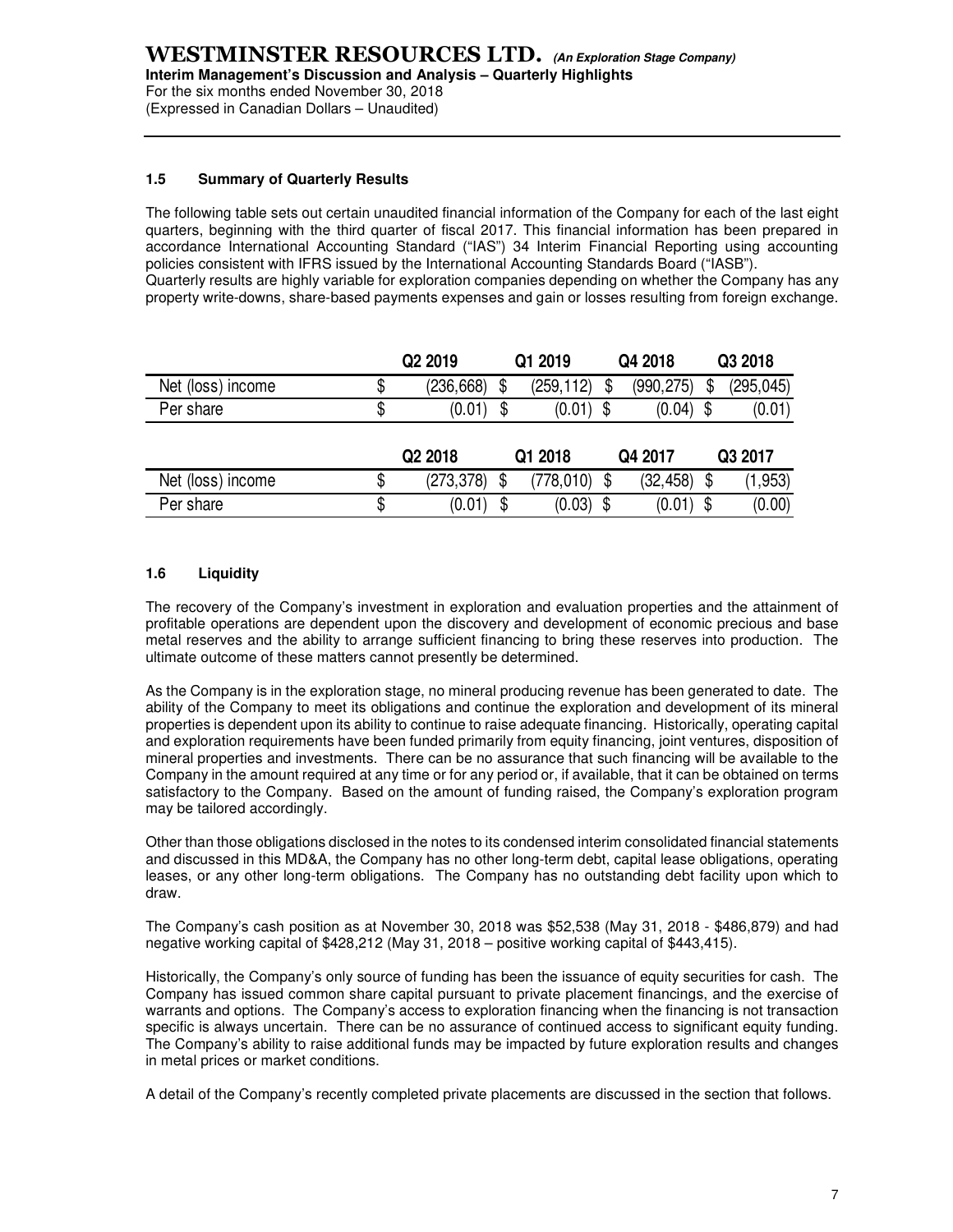(Expressed in Canadian Dollars – Unaudited)

# **1.7 Capital Resources**

During the six months ended November 30, 2018, the Company did not complete any private placements, however 19,000,000 common shares were issued as part of the consideration for the acquisition of the Ilo Norte and Ilo Este properties,

During the year ended May 31, 2018, the Company completed the following private placements:

- On June 16, 2017, the Company closed a private placement first announced on May 3, 2017 for 12,020,000 units at \$0.12 per unit for gross proceeds of \$1,425,400. Each unit is comprised of one common share at \$0.12 and one common share purchase warrant at \$0.16 for five years. This placement was closed in two tranches, the first on May 25, 2017 in the amount of 8,150,000 units and the balance of 3,870,000 units on June 16, 2017.
- On August 11, 2017, the Company closed a private placement for the issuance of 7,495,000 units at \$0.20 per unit for a total of \$1,499,000 gross proceeds. Each unit is comprised of one common share at \$0.20 and one-half common share purchase warrant. Each full share purchase warrant will allow the holder to purchase one additional common share at \$0.35 for one year. The Company incurred a total of \$61,736 in finder's fees and regulatory charges in connection with this private placement. In addition, the Company issued a total of 262,500 share purchase broker warrants in connection with this private placement.
- On November 15, 2017 the Company issued 350,000 common shares as part of a non-brokered private placement filed on August 11, 2017 and approved by the TSX on November 15, 2017 for gross proceeds of \$80,500. The units consisted of one common share of the Company at \$0.23 and one-half warrant at \$0.35 for 12 months from the date if the issuance of the common stock.

#### **1.8 Off-Balance Sheet Arrangements**

The Company has no off-balance sheet arrangements.

#### **1.9 Transactions with Related Parties**

Key management personnel are persons responsible for planning, directing and controlling the activities of the entity, and include all directors and officers. Key management compensation during the six months ended November 30, 2018 and 2017 were as follows:

|                     | Six months ended  | Six months ended  |
|---------------------|-------------------|-------------------|
|                     | November 30, 2018 | November 30, 2017 |
| Short-term benefits | 166.897           | 48.300            |

Included in short term benefits are the following:

- (i) \$60,000 (2017 \$30,000) in management fees paid or accrued to a company controlled by Jason Cubitt, a director of the Company.
- (ii) \$24,750 (2017 \$Nil) in consulting fees paid or accrued to a company controlled by Alain Voisin, the Company's Chief Financial Officer.
- (iii) \$59,647 (2017 \$Nil) in consulting fees recorded under E&E paid to Kerry Griffin, the Vice President, Exploration.
- (iv) \$Nil (2017-\$22,300) paid to Floralynn Investments Inc., a company controlled by Glen Indra, the Company's Chief Executive Officer.
- (v) \$22,500 (2017-\$Nil) in consulting fees accrued to Chris Gale, a director of the Company.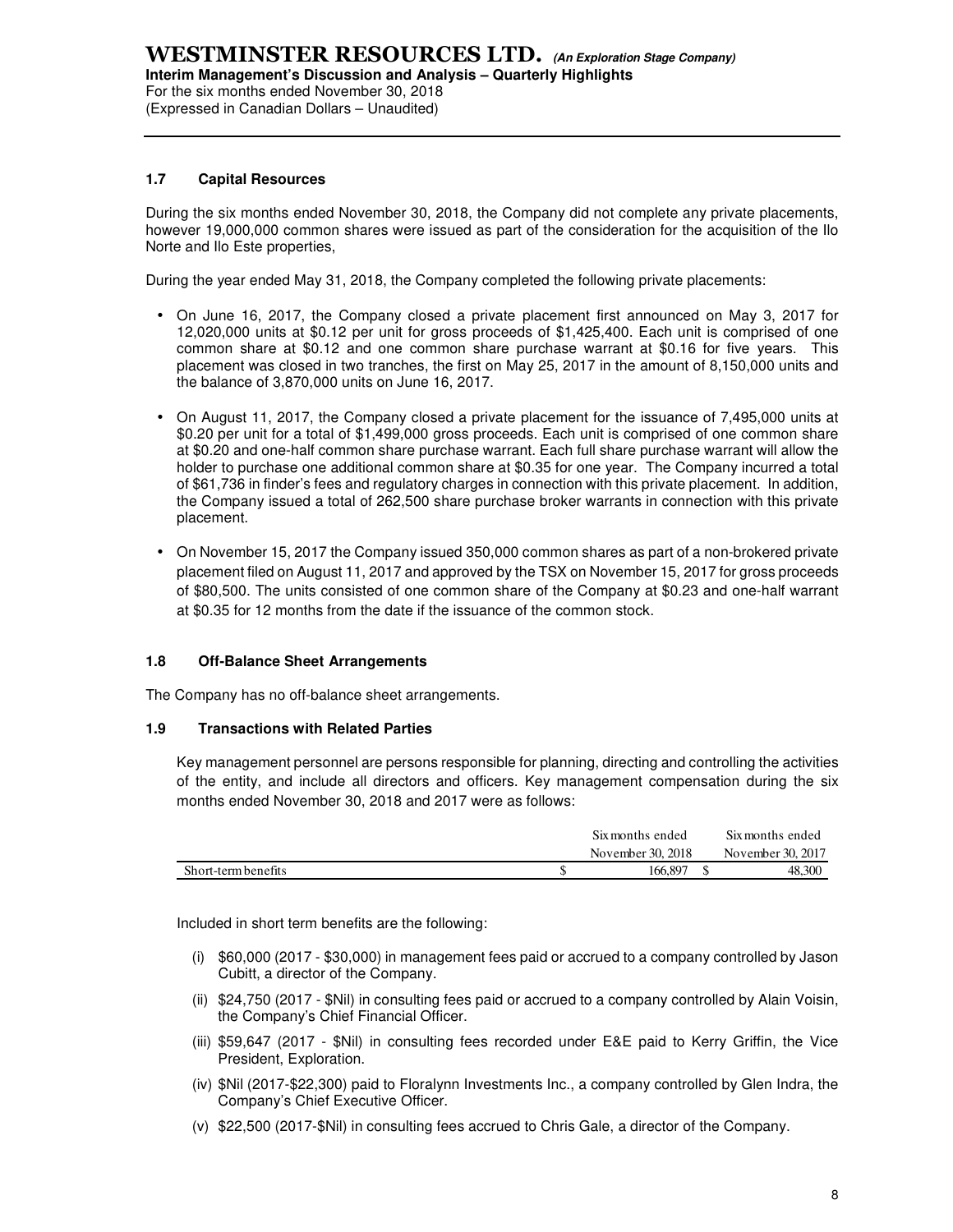Included in accounts receivable is \$148,955 (May 31, 2018 - \$116,275) receivable from Jaxon Mining Inc., a Company which has a shared Chief Financial Officer and had shared common directors, for shared office space and administrative expenses. During the six months ended November 30, 2018, the Company received \$16,731 (2017 - \$14,821) from Jaxon Mining Inc. for shared office and administrative expenses.

Included in accounts payable and accrued liabilities is \$121,616 (May 31, 2018- \$30,494) in key management compensation payable to directors and officers.

#### **1.10 Critical Accounting Estimates**

The Company's critical accounting judgements are contained in Note 2 to the audited financial statements for the year ended May 31, 2018. The preparation of the Annual financial statements in conformity with International Financial Reporting Standards ("IFRS") requires management to make judgments, estimates and assumptions that affect the application of accounting policies and the reported amounts of assets, liabilities, income and expenses. Actual results may differ from these estimates. Estimates and underlying assumptions are reviewed on an ongoing basis. Estimates and underlying assumptions are reviewed on an ongoing basis. Information about critical judgments in applying accounting policies that have the most significant effect on the amounts recognized in the Annual Financial Statements included the following:

#### Impairment assessment

The Company assesses its exploration and evaluation assets for possible impairment if there are events or changes in circumstances that indicate that carrying values of the assets may not be recoverable, at each reporting period. The assessment of any impairment of equipment and exploration and evaluation assets is dependent upon estimates of recoverable amounts that take into account factors such as reserves, economic and market conditions, timing of cash flows, and the useful lives of assets and their related salvage values.

#### Recoverability of amounts receivable

The balance in amounts receivable includes value added taxes to be recovered in Mexico. At each financial position reporting date, the carrying amounts of the Company's amounts receivable are reviewed to determine whether there is any indication that those assets are impaired. The Company uses judgment in determining whether there are facts and circumstances suggesting that the carrying amounts of its amounts receivable may exceed the recoverable amount. The Company is corresponding with the Mexican government to recover the Mexican value added tax. However, an impairment was recorded at May 31, 2017 due to uncertainty in collection.

#### Assessment of going concern

The Company uses judgment in determining its ability to continue as a going concern in order to discharge its current liabilities by raising additional financing.

#### Assessment of functional currency

The Company uses judgment in determining its functional currency. IAS 21 The Effects of Changes in Foreign Exchange Rates defines the functional currency as the currency of the primary economic environment in which an entity operates. IAS 21 requires the determination of functional currency to be performed on an entity by entity basis, based on various primary and secondary factors. In identifying the functional currency of the parent and of its subsidiaries, management considered the currency that mainly influences the cost of undertaking the business activities in each jurisdiction in which the Company operates.

#### Assumptions used in the calculation of the fair value assigned to options and warrants

The Black-Scholes option pricing models require the input of subjective assumptions, including expected price volatility, risk – free interest rate, and forfeiture rate. Changes in the input assumptions can materially affect the fair value estimate and the Company's equity reserves.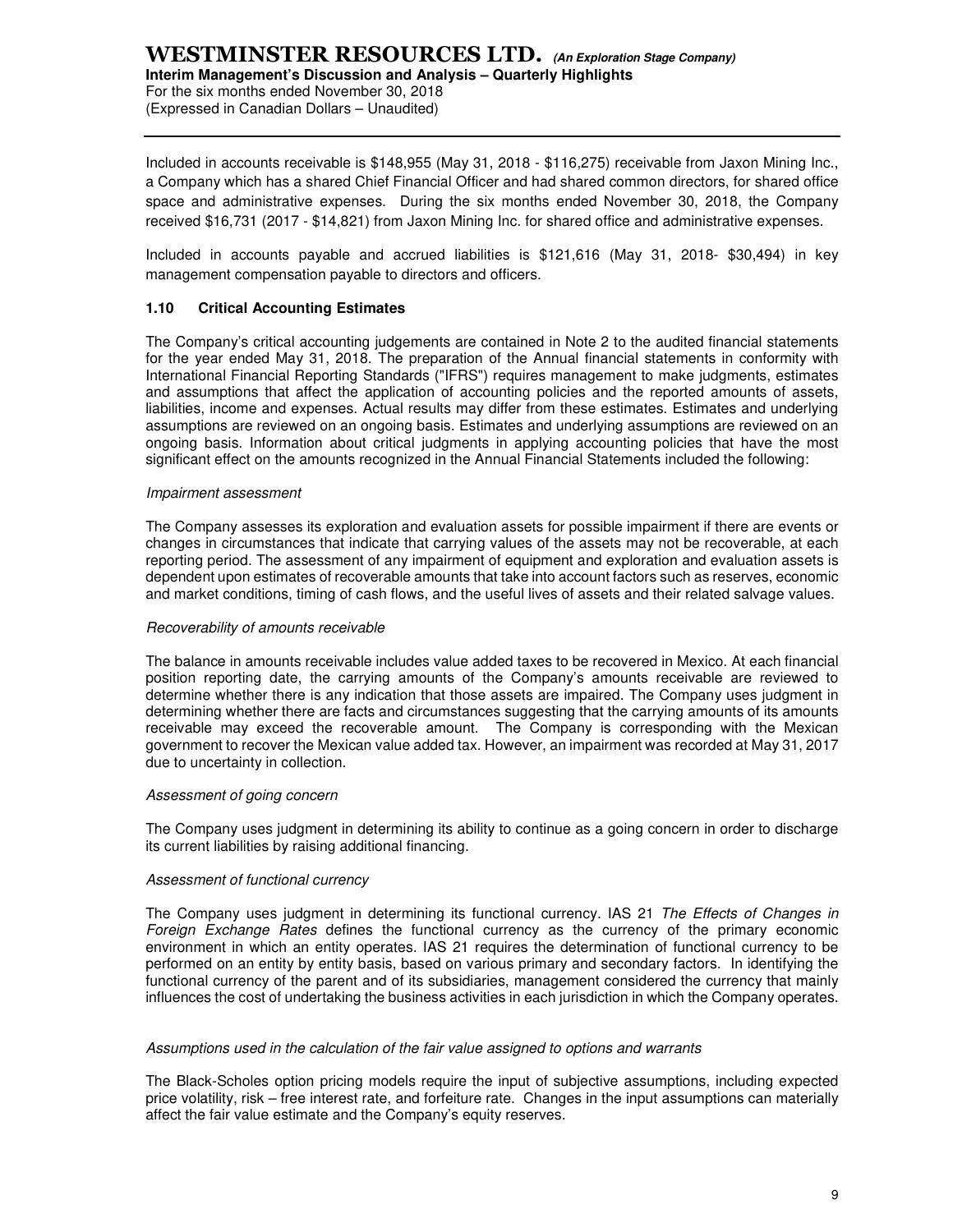For the six months ended November 30, 2018 (Expressed in Canadian Dollars – Unaudited)

# **1.12 Recent Accounting Pronouncements**

The following new standards have been issued by the IASB, but are not yet effective:

IFRS 9 Financial Instruments addresses classification and measurement of financial assets. It replaces the multiple category and measurement models in IAS 39 Financial Instruments; Recognition and Measurement for debt instruments with a new mixed measurement model having only two categories; amortized cost and fair value through profit or loss. Requirements for financial liabilities are largely carried forward from the existing requirements in IAS 39 except that fair value changes due to credit risk for liabilities designated at FVTPL are generally recorded in other comprehensive income/loss. The effective date of this new standard will be for periods beginning on or after January 18, 2018 with early adoption permitted. The Company has not yet assessed the impact of this standard or determined whether it will adopt earlier.

IFRS 16 Leases specifies how an issuer will recognize, measure, present and disclose leases. The standard provides a single lessee accounting model, requiring lessees to recognize assets and liabilities for all leases unless the lease term is twelve months or less, or the underlying asset has an insignificant value. Lessors continue to classify leases as operating or finance, with IFRS 16's approach to lessor accounting substantially unchanged from its predecessor, IAS 17 Leases. IFRS 16 was issued in January 2016 and applies to annual reporting periods beginning on or after January 1, 2019. The Company has not yet assessed the impact of this standard or determined whether it will adopt earlier.

#### **1.13 Financial Instruments and Other Instruments**

The Company has designated its cash and marketable securities as FVTPL; deposits, as held-to-maturity; and accounts payable and loans payable, as other financial liabilities.

The carrying values of current deposits and accounts payable approximate their fair values due to the shortterm maturity of these financial instruments. The fair value of the non-current deposits also approximates its carrying value.

The Company's risk exposure and the impact on the Company's financial instruments are summarized below.

a) Credit Risk

Credit risk is the risk that one party to a financial instrument will cause a financial loss for the other party by failing to discharge an obligation. The Company is exposed to credit risk with respect to its cash, amounts receivable and deposits. The Company limits exposure to credit risk by maintaining its cash and deposits with major financial institutions. The Company is not exposed to significant credit risk on its amounts receivable as the entire balance is due from government agencies.

b) Market Risk

Market risk is the risk that the fair value of, or future cash flows from, the Company's financial instruments will significantly fluctuate due to changes in market prices. The value of financial instruments can be affected by changes in interest rates, foreign currency rates and other price risk.

(i) Interest rate risk

Interest rate is the risk that future cash flows will fluctuate as a result of changes in market interest rates. The company has cash and cash equivalents and loans payable. The Company is not exposed to significant interest rate risk due to the short-term maturity of its monetary current assets and current liabilities.

(ii) Currency risk

The Company is exposed to currency risk to the extent that expenditures incurred by the Company are denominated in currencies other than the Canadian dollar (primarily Mexican pesos). The

Company does not manage currency risk through hedging or other currency management tools. Currently, the Company does not have significant exposure to foreign currency risk as the majority of the Company's assets and liabilities are denominated in Canadian dollars as at November 30, 2018.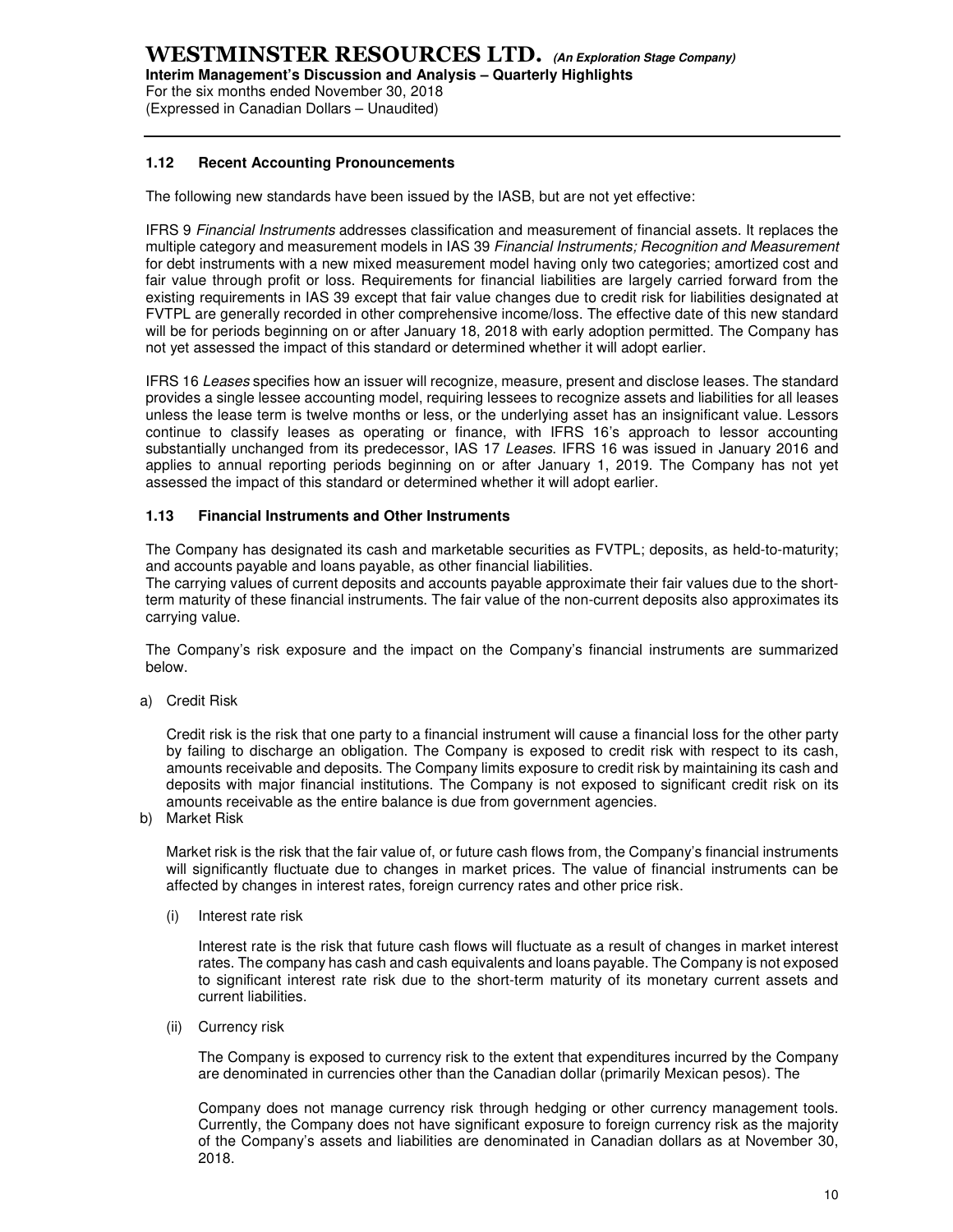#### (iii) Other price risk

Other price risk is the risk that the fair value or future cash flows of a financial instrument will fluctuate due to changes in market prices, other than those arising from interest rate risk or currency risk.

c) Liquidity Risk

Liquidity risk is the risk that the Company will not be able to meet its financial obligations as they fall due. The Company has a planning and budgeting process in place to help determine the funds required to support the Company's normal operating requirements on an ongoing basis. The Company ensures that there are sufficient funds to meet its short-term business requirements, taking into account its anticipated cash flows from operations and its holdings of cash.

As at November 30, 2018, the Company's cash balance was \$52,538 (May 31, 2018 - \$486,879) and management does not consider this to be sufficient to meet the cash requirements for the Company's administrative overhead, maintaining its E&E assets and continuing with exploration programs on its current projects in the following twelve months; the Company will be required to raise additional capital in the future to fund future operations.

As at November 30, 2018, the Company maintained a balance of \$620,046 in its accounts payable/accrued liabilities which were all current.

#### **1.14 Commitments**

The Company entered into a new lease agreement in July 2017 and amended in April 2018, for a period of three years ending April 2021, for a monthly payment of \$14,054, inclusive of GST. The lease commitments for the next three fiscal years are:

| 2019 |       | ۰D | 84,643  |
|------|-------|----|---------|
| 2020 |       |    | 172,836 |
| 2021 |       |    | 161,684 |
|      | Total | Œ  | 419,163 |

#### **1.15 Capital Management**

The Company defines its capital as working capital and shareholders' equity. The Company manages its capital structure and makes adjustments to it based on the funds available to the Company in order to support future business opportunities. The Board of Directors does not establish quantitative return on capital criteria for management, but rather relies on the expertise of the Company's management to sustain future development of the business.

The Company is dependent upon external financing or the sale of assets to fund activities. In order to carry future projects and pay for administrative costs, the Company will spend its existing working capital and raise additional funds as needed. Management reviews its capital management approach on an ongoing basis and believes that this approach, given the relative size of the Company, is reasonable. The approach to capital management has not changed since the prior year, and the Company is not subject to externally imposed capital requirements.